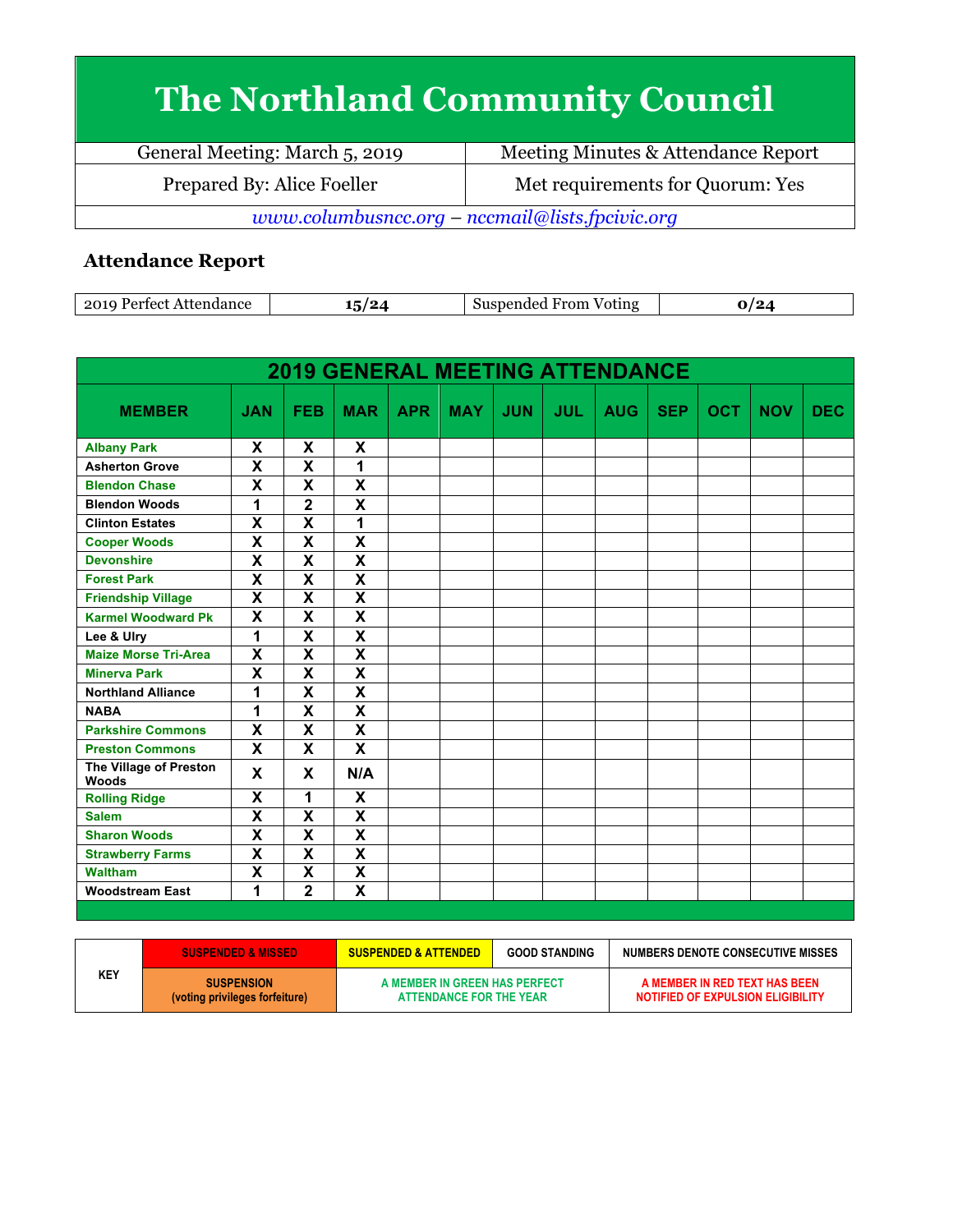| <b>Roll Call</b>                                                      | Roll was taken. See above chart for details.<br>$\bullet$                                                                                                                                                                                                                                                                                                                                                                                                                                                                                                                                                                                                                                                                                                                                                                                                                                                                                                                                                                                                                                                                                                            |  |  |  |  |  |
|-----------------------------------------------------------------------|----------------------------------------------------------------------------------------------------------------------------------------------------------------------------------------------------------------------------------------------------------------------------------------------------------------------------------------------------------------------------------------------------------------------------------------------------------------------------------------------------------------------------------------------------------------------------------------------------------------------------------------------------------------------------------------------------------------------------------------------------------------------------------------------------------------------------------------------------------------------------------------------------------------------------------------------------------------------------------------------------------------------------------------------------------------------------------------------------------------------------------------------------------------------|--|--|--|--|--|
| <b>Liaison Reports</b>                                                |                                                                                                                                                                                                                                                                                                                                                                                                                                                                                                                                                                                                                                                                                                                                                                                                                                                                                                                                                                                                                                                                                                                                                                      |  |  |  |  |  |
| <b>Columbus Fire</b>                                                  | No report<br>$\bullet$                                                                                                                                                                                                                                                                                                                                                                                                                                                                                                                                                                                                                                                                                                                                                                                                                                                                                                                                                                                                                                                                                                                                               |  |  |  |  |  |
| Police (Scott Clinger, Eric Jones, CRT)                               | Quarterly meeting for block watch coordinators 3/19 7pm<br>$\bullet$<br>1120 Morse Road. This month we feature Bill Sperlazza. The<br>meeting is open to all, not just block watch coordinators.<br>6 <sup>th</sup> Precinct we have had an uptick in car thefts while people<br>$\bullet$<br>are warming up their cars; and car break-ins. State law<br>prohibits leaving your car running and unattended on public<br>property. Please lock your car doors.<br>CRT We had complaints of cars that were sitting too long, so<br>$\bullet$<br>we towed and ticketed a lot of cars. The rule is to not park<br>within 10 feet of an intersection and 5 feet of a driveway, and<br>30 feet from a stop sign.                                                                                                                                                                                                                                                                                                                                                                                                                                                           |  |  |  |  |  |
| <b>City Attorney</b>                                                  | No report<br>$\bullet$                                                                                                                                                                                                                                                                                                                                                                                                                                                                                                                                                                                                                                                                                                                                                                                                                                                                                                                                                                                                                                                                                                                                               |  |  |  |  |  |
| <b>Columbus Metro Library (Keith</b><br>Hansen)                       | Additional information on the items below is linked here.<br>$\bullet$<br>Paula McLain Sunday 2pm Main Library on March 10 -<br>$\bullet$<br>Carnegie Author Series. "The Paris Wife"<br>Karl Road Wednesdays from 9:30-11:30a open learning lab<br>$\bullet$<br>for one-on-one computer help.<br>Free taxes through H&R Block and the United Way for<br>$\bullet$<br>households that earned less than \$66,000 for 2018.<br>MyFreeTaxes.com<br>We had a community meeting with 25-30 community<br>$\bullet$<br>members attended, along with library CEO and Moody<br>Nolan architects. We are in the conceptual design stage.<br>People want more space. We are going from 20K to 40K<br>square feet. It will have two floors. Separating the kids from<br>the adults. Allowing for exciting programming while still<br>having quiet reading space. We will have more meeting room<br>space, private conference rooms that can be reserved. We are<br>hoping to keep the library open while the new building is<br>being built in front, closer to the street. The old building will<br>be demolished. We will see work begin this year with<br>completion in 2021. |  |  |  |  |  |
| <b>Northland Area Business Association</b><br>(Dave Cooper)           | March is our first luncheon for this year. March 12, 11:30a, at<br>$\bullet$<br>Ashland University and our speaker is Sharon DeLay of Go-<br>HR. Please register online or bring the payment in person<br>when you arrive.                                                                                                                                                                                                                                                                                                                                                                                                                                                                                                                                                                                                                                                                                                                                                                                                                                                                                                                                           |  |  |  |  |  |
| <b>Alfred Akaiinyah (City</b><br>Liaison/Department of Neighborhoods) | Sandra Lopez: We are having a community council meeting<br>$\bullet$<br>at Columbus State. The focus is women and girls but<br>everyone is welcome.<br>SRLopez@columbus.gov<br>٠<br>Legislative Analyst (614) 645-8502<br>DIVISION OF COMMUNITY ENGAGEMENT<br>Council is proposing spending for improvements to fire<br>$\bullet$<br>stations including Station 24 here. Also funding for some<br>repairs to Ulry, Central College and Hamilton Road<br>extension. And lastly \$250,000 for the first portion of the<br>161 project in conjunction with ODOT. There is always room<br>for you at City Council and free parking on the Front Street<br>Side.                                                                                                                                                                                                                                                                                                                                                                                                                                                                                                          |  |  |  |  |  |
| <b>Mayor Ginther's Bond Campaign (Alex</b><br>Baker)                  | Opportunity City is the committee supporting the bond<br>$\bullet$<br>package that will be on the ballot in the spring, Issues 7, 8, 9,<br>10 and 11. They are the only things that will be on the ballot.                                                                                                                                                                                                                                                                                                                                                                                                                                                                                                                                                                                                                                                                                                                                                                                                                                                                                                                                                           |  |  |  |  |  |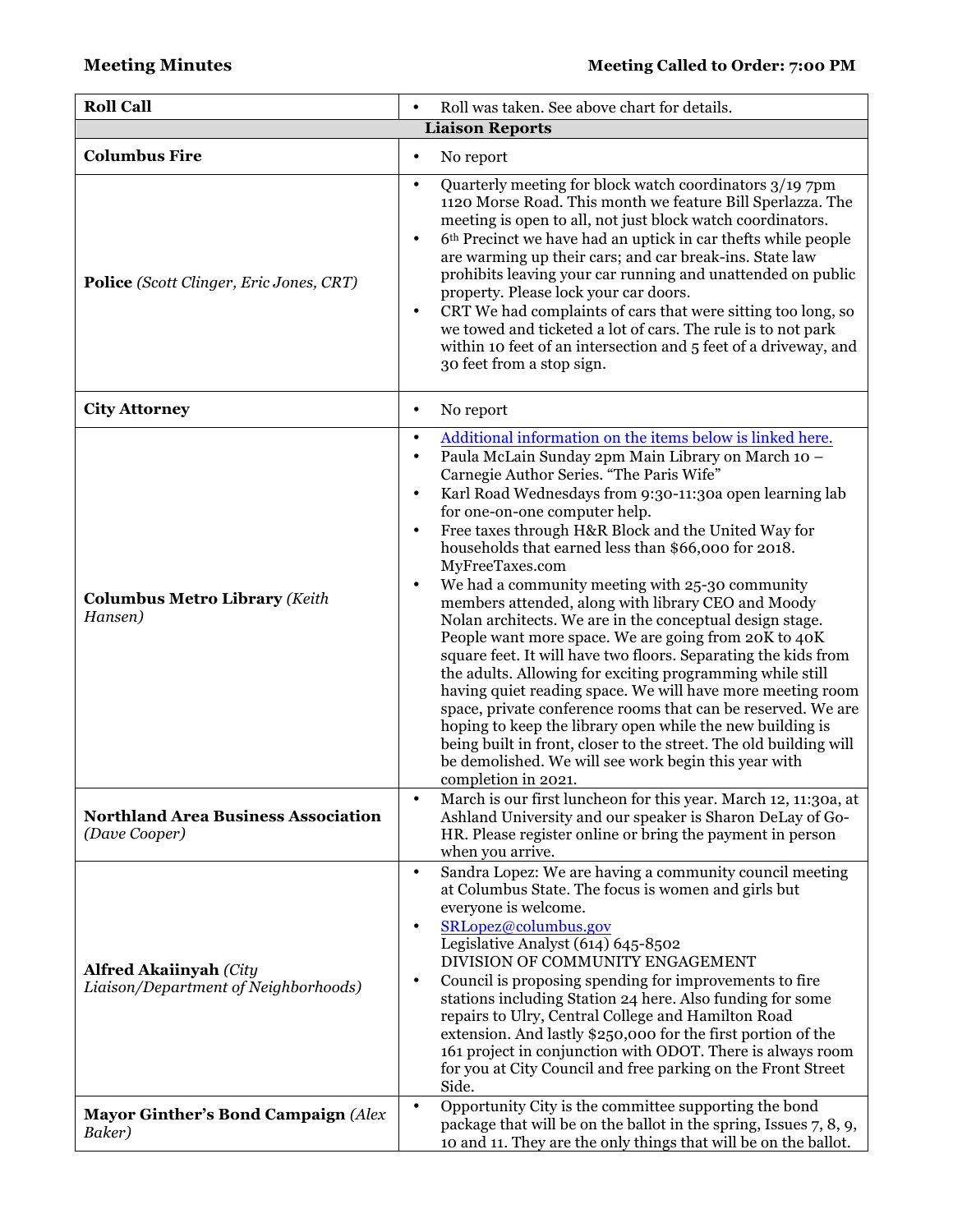|                                                                 | $alex@andrewginther.com$ for more information                                                                                   |
|-----------------------------------------------------------------|---------------------------------------------------------------------------------------------------------------------------------|
|                                                                 | This bond package does not increase taxes. Using voter<br>$\bullet$<br>approved debt allows them to get a good rating to borrow |
|                                                                 | money to invest in the city. Issue 11 will be neighborhood                                                                      |
|                                                                 | development and it will focus on affordable housing. In the                                                                     |
|                                                                 | fall we will have some forum and town hall style meetings to                                                                    |
|                                                                 | discuss how the resources will be allocated.                                                                                    |
|                                                                 | Lena Scales presented about infant mortality in Columbus.<br>$\bullet$                                                          |
|                                                                 | Linden and Northland are both above the average in Franklin                                                                     |
|                                                                 | County for infant mortality. She can send data by census tract                                                                  |
|                                                                 | so we can see where in Northland this is most prominent.                                                                        |
|                                                                 | We are looking for the disconnected moms who aren't getting<br>WIC or free transportation and health insurance.                 |
|                                                                 | We want to respect the cultural beliefs of different cultures.                                                                  |
|                                                                 | We have things we encourage, such as it's OK to sleep in the                                                                    |
|                                                                 | same room, but have the baby in a crib alone. We offer free                                                                     |
|                                                                 | Pak-n-Play portable cribs. We have gift card incentives for                                                                     |
| Roundtable                                                      | moms who have lower nicotine levels than at previous check-                                                                     |
| De Lena Scales, Celebrate One                                   | in.                                                                                                                             |
| dpscales@columbus.gov                                           | 614-721-0009 is a number Moms and expectant Moms can<br>call for support and access to services.                                |
| 614-645-7032<br>celebrateone.info                               | We have seen progress with non-Hispanic white mothers, but                                                                      |
|                                                                 | for black mothers, it has not improved much yet. Ohio is the                                                                    |
|                                                                 | 48 <sup>th</sup> worst for infant mortality in the nation. These numbers                                                        |
|                                                                 | do not include premature babies, etc. These are full term                                                                       |
|                                                                 | babies who were born and took a breath or lived many                                                                            |
|                                                                 | weeks/years.<br>Our communities where English is not their first language                                                       |
|                                                                 | have the hardest time. We are challenged to get resources to                                                                    |
|                                                                 | them, and hospitals are using a telephone translation service                                                                   |
|                                                                 | and sometimes it's not effective.                                                                                               |
|                                                                 | We are recruiting people from within the ethnic communities                                                                     |
|                                                                 | to be part of our outreach team.                                                                                                |
|                                                                 | <b>NCC Officer Reports</b><br>Some associations have paid only the NCC dues OR the                                              |
| <b>Treasurer</b>                                                | banquet fee, but not both. Please remind them both are                                                                          |
| <b>Felix Quachey</b>                                            | required.                                                                                                                       |
|                                                                 | Expenses and revenues are reflected in the report.                                                                              |
| Secretary                                                       | No report<br>٠                                                                                                                  |
| Alice Foeller                                                   |                                                                                                                                 |
| <b>Vice President</b><br><b>Roger Davidson</b>                  | No report<br>$\bullet$                                                                                                          |
|                                                                 | We need an audit committee and a budget committee of<br>$\bullet$                                                               |
|                                                                 | three people. Roger Davidson, Jerri Newell, Mark Fletcher                                                                       |
|                                                                 | volunteered.                                                                                                                    |
|                                                                 | Proposed Annual Plan for the President of NCC: I'm going to<br>$\bullet$                                                        |
|                                                                 | be working very heavily in the Elevate Northland plan which<br>is hosting classes in business and financial well being. The     |
| President                                                       | long-range goal is a business incubator, which will be able to                                                                  |
| Alicia Ward                                                     | support a Community Center for Northland. The business                                                                          |
|                                                                 | classes are already starting. I will also be involved in being                                                                  |
|                                                                 | part of the market study for the 161 Corridor to find out our                                                                   |
|                                                                 | current strengths and weaknesses and see what businesses                                                                        |
|                                                                 | would be a good fit. We will also be keeping up our usual<br>annual events.                                                     |
|                                                                 | <b>NCC Committee Reports</b>                                                                                                    |
|                                                                 | Banquet will likely cost the same as last year - \$35<br>$\bullet$                                                              |
| <b>Banquet Committee</b>                                        | Nomination forms are due March 23. The Banquet will be<br>٠                                                                     |
| Alicia Ward, Chair                                              |                                                                                                                                 |
|                                                                 | May 9 at Little Turtle.                                                                                                         |
| <b>Independence Day Parade Committee</b><br>northlandparade.org | The Many Faces of Northland, United We Stand<br>$\bullet$                                                                       |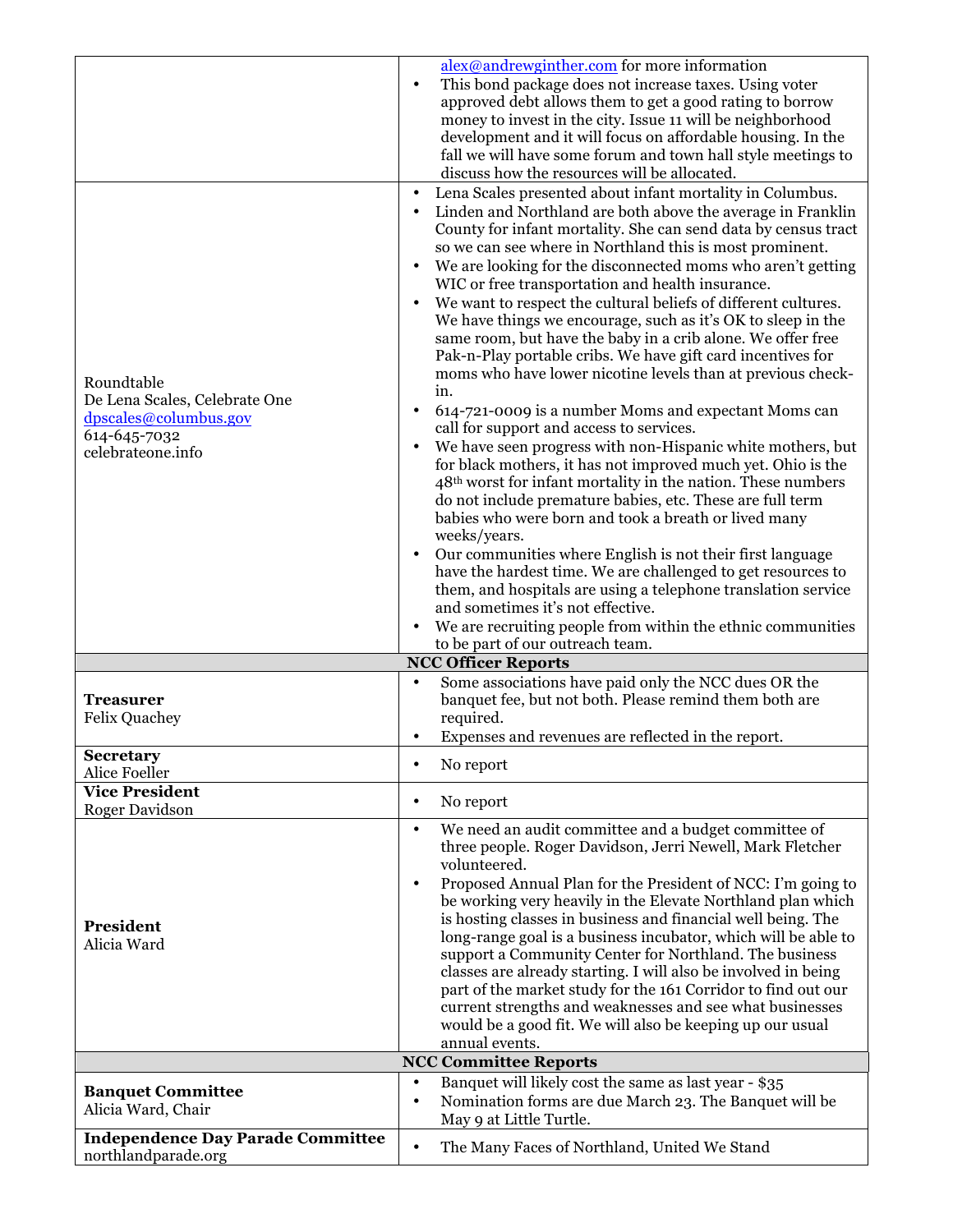|                                                  | $\bullet$ | Next meeting is March 23 at 10a at the Kroger on Morse<br>Road. Please make sure someone from your civic association                                                                                                                                                                                                                                                                                                                                                                                             |
|--------------------------------------------------|-----------|------------------------------------------------------------------------------------------------------------------------------------------------------------------------------------------------------------------------------------------------------------------------------------------------------------------------------------------------------------------------------------------------------------------------------------------------------------------------------------------------------------------|
|                                                  | $\bullet$ | attends.                                                                                                                                                                                                                                                                                                                                                                                                                                                                                                         |
|                                                  |           | Our February meeting had nine cases, and the report was<br>emailed.                                                                                                                                                                                                                                                                                                                                                                                                                                              |
|                                                  | $\bullet$ | Four were related to the same thing. One family owns a lot of<br>commercial property at Hamilton and Chestnut Hill near the<br>Meijer and has it in a trust for their children. Since they had<br>some of them rezoned, the City of Columbus has taken some<br>right of way for road expansions. As a result some of their<br>plans now can't be achieved because there is not enough<br>space for a required setback. This was a zoning amendment,<br>a first of its kind in a long time. Committee recommended |
| <b>Development Committee</b><br>Dave Paul, Chair |           | approval of those four cases.<br>5603 Cooper Road (repurposing of large outbuilding) The<br>owner of Lifestyle Communities wants to store large                                                                                                                                                                                                                                                                                                                                                                  |
|                                                  |           | construction supplies here.                                                                                                                                                                                                                                                                                                                                                                                                                                                                                      |
|                                                  |           | 3884 Morse Road (graphics)<br>4899 Cleveland Ave. (rezone hair salon to restaurant)                                                                                                                                                                                                                                                                                                                                                                                                                              |
|                                                  |           | 6235 Westerville Rd. (graphics)                                                                                                                                                                                                                                                                                                                                                                                                                                                                                  |
|                                                  |           | 1431 Community Park (variance to use adjoining parcel)                                                                                                                                                                                                                                                                                                                                                                                                                                                           |
|                                                  |           | 3700 Corporate Drive, Cleveland School of Cannabis (use<br>variance)                                                                                                                                                                                                                                                                                                                                                                                                                                             |
|                                                  |           | March Meeting 27 begins at 6:30pm.                                                                                                                                                                                                                                                                                                                                                                                                                                                                               |
|                                                  |           | Shredding day has not yet been set up. People prefer to have                                                                                                                                                                                                                                                                                                                                                                                                                                                     |
|                                                  |           | things shredded on site, but our previous vendor wants to                                                                                                                                                                                                                                                                                                                                                                                                                                                        |
|                                                  | $\bullet$ | drive it to their facility (Fireproof) to shred there.<br>Code enforcement actions in February: FurnitureLand on                                                                                                                                                                                                                                                                                                                                                                                                 |
|                                                  |           | Morse Road opened a car lot on his property and we are in                                                                                                                                                                                                                                                                                                                                                                                                                                                        |
|                                                  |           | the process of remind him of zoning and graphics violations.                                                                                                                                                                                                                                                                                                                                                                                                                                                     |
|                                                  | $\bullet$ | New businesses are opening, which is a good thing. They are<br>supposed to get a permit for a grand opening, and they never                                                                                                                                                                                                                                                                                                                                                                                      |
|                                                  |           | do. We usually let them run their 30 day limits and then                                                                                                                                                                                                                                                                                                                                                                                                                                                         |
| <b>Graphics Code</b>                             |           | remind them to obey the signage agreements.                                                                                                                                                                                                                                                                                                                                                                                                                                                                      |
| <b>Bill Logan</b>                                | $\bullet$ | We had some stop signs and yield signs stolen. Those were<br>swiftly replaced by the city.                                                                                                                                                                                                                                                                                                                                                                                                                       |
|                                                  | $\bullet$ | Question from Devonshire: a homeowner is putting a lot of                                                                                                                                                                                                                                                                                                                                                                                                                                                        |
|                                                  |           | gravel in their backyard. This is permitted, but parking on I                                                                                                                                                                                                                                                                                                                                                                                                                                                    |
|                                                  |           | is not. Code enforcement takes 60 to 90 days before they<br>really take something to court. Changes like this require a                                                                                                                                                                                                                                                                                                                                                                                          |
|                                                  |           | certificate of zoning compliance.                                                                                                                                                                                                                                                                                                                                                                                                                                                                                |
|                                                  | $\bullet$ | Are we able to print out a list of NCC reps with contact<br>information so we can get ahold of each other? Next month<br>on the attendance sheet we will ask if their information can<br>be shared with other reps, and then we can share.                                                                                                                                                                                                                                                                       |
|                                                  | $\bullet$ | Idea for roundtable: How to increase civic association                                                                                                                                                                                                                                                                                                                                                                                                                                                           |
|                                                  |           | membership, increase volunteerism, how to collect money,                                                                                                                                                                                                                                                                                                                                                                                                                                                         |
|                                                  | $\bullet$ | how to get newsletter advertisers, etc.<br>If anyone knows that their boards or civic associations are                                                                                                                                                                                                                                                                                                                                                                                                           |
|                                                  |           | leaning toward leaving the NCC, please let Alicia know and                                                                                                                                                                                                                                                                                                                                                                                                                                                       |
| <b>Questions</b>                                 |           | she will come visit and extoll the virtues of belonging.                                                                                                                                                                                                                                                                                                                                                                                                                                                         |
|                                                  | $\bullet$ | Felix: Which city department could occasionally come and                                                                                                                                                                                                                                                                                                                                                                                                                                                         |
|                                                  |           | visit civic associations so the city representative can explain<br>how important it is to have a civic association? Sandra Lopez                                                                                                                                                                                                                                                                                                                                                                                 |
|                                                  |           | said the neighborhood liaison can do this. She suggested that                                                                                                                                                                                                                                                                                                                                                                                                                                                    |
|                                                  |           | she does not have availability to visit all of the civics. She                                                                                                                                                                                                                                                                                                                                                                                                                                                   |
|                                                  |           | also suggested bringing people to NCC meetings, and issuing<br>personal invitations to have people come here. After Dave                                                                                                                                                                                                                                                                                                                                                                                         |
|                                                  |           | Paul further clarified the request for her to explain to                                                                                                                                                                                                                                                                                                                                                                                                                                                         |
|                                                  |           | neighbors the value proposition of civic associations, she                                                                                                                                                                                                                                                                                                                                                                                                                                                       |
|                                                  |           | said yes she could sometimes visit. SRLopez@columbus.gov                                                                                                                                                                                                                                                                                                                                                                                                                                                         |